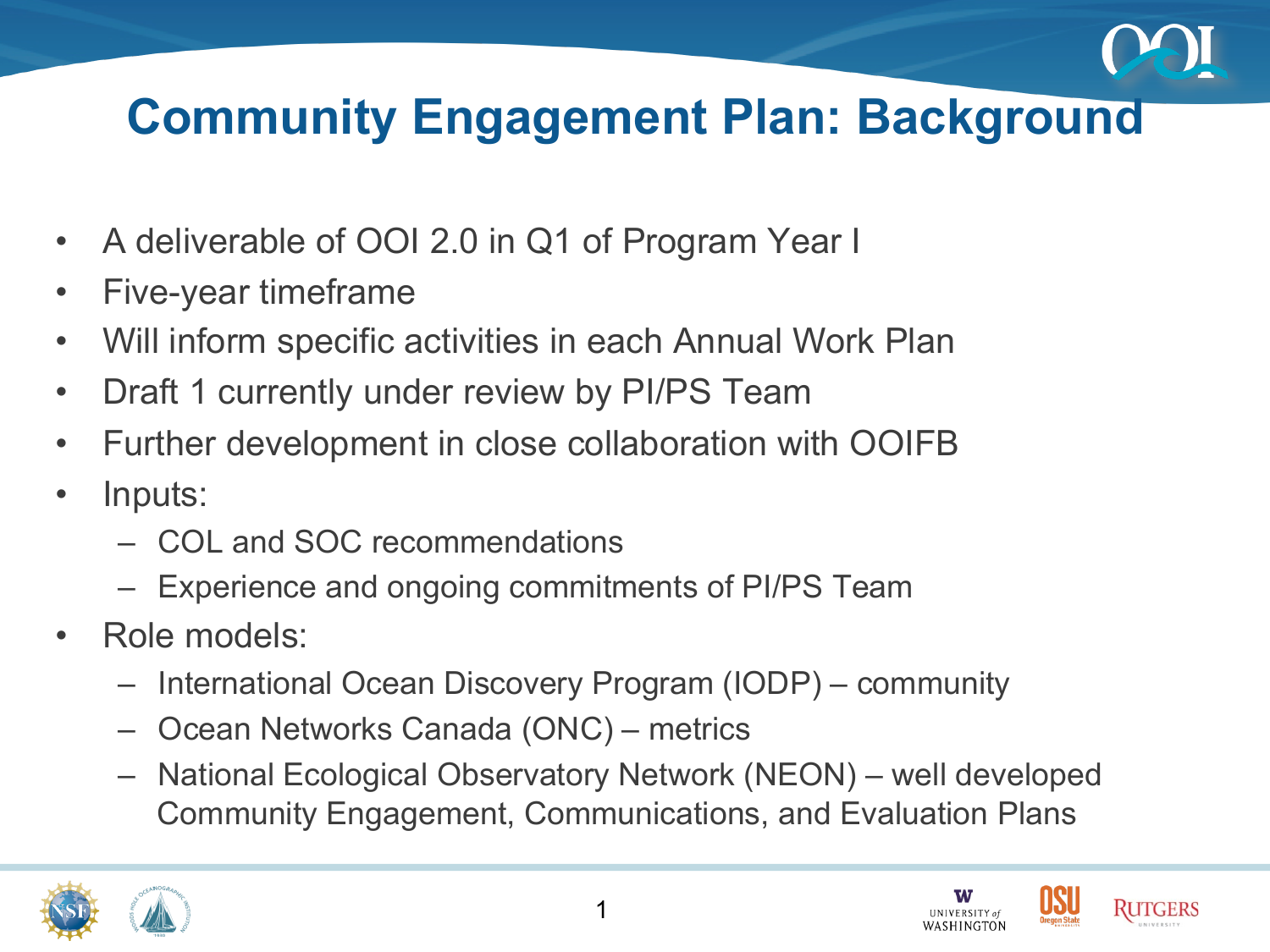

## **Community Engagement Plan: Draft Goals**

### **1. Optimize the OOI:**

Continuously improve and adapt OOI data, resources, and infrastructure through interactive community engagement.

**2. Build a robust, active, and inclusive OOI user community:** 

Build and leverage community relationships across scales (coastal, regional, and global) to facilitate community-driven research and education using OOI data, resources, and infrastructure. In the near-term, the primary target audience will be the scientific research community.

**3. Cultivate future OOI users:**

Facilitate collaborative training and professional development for scientists and other potential users of OOI data and research platforms.



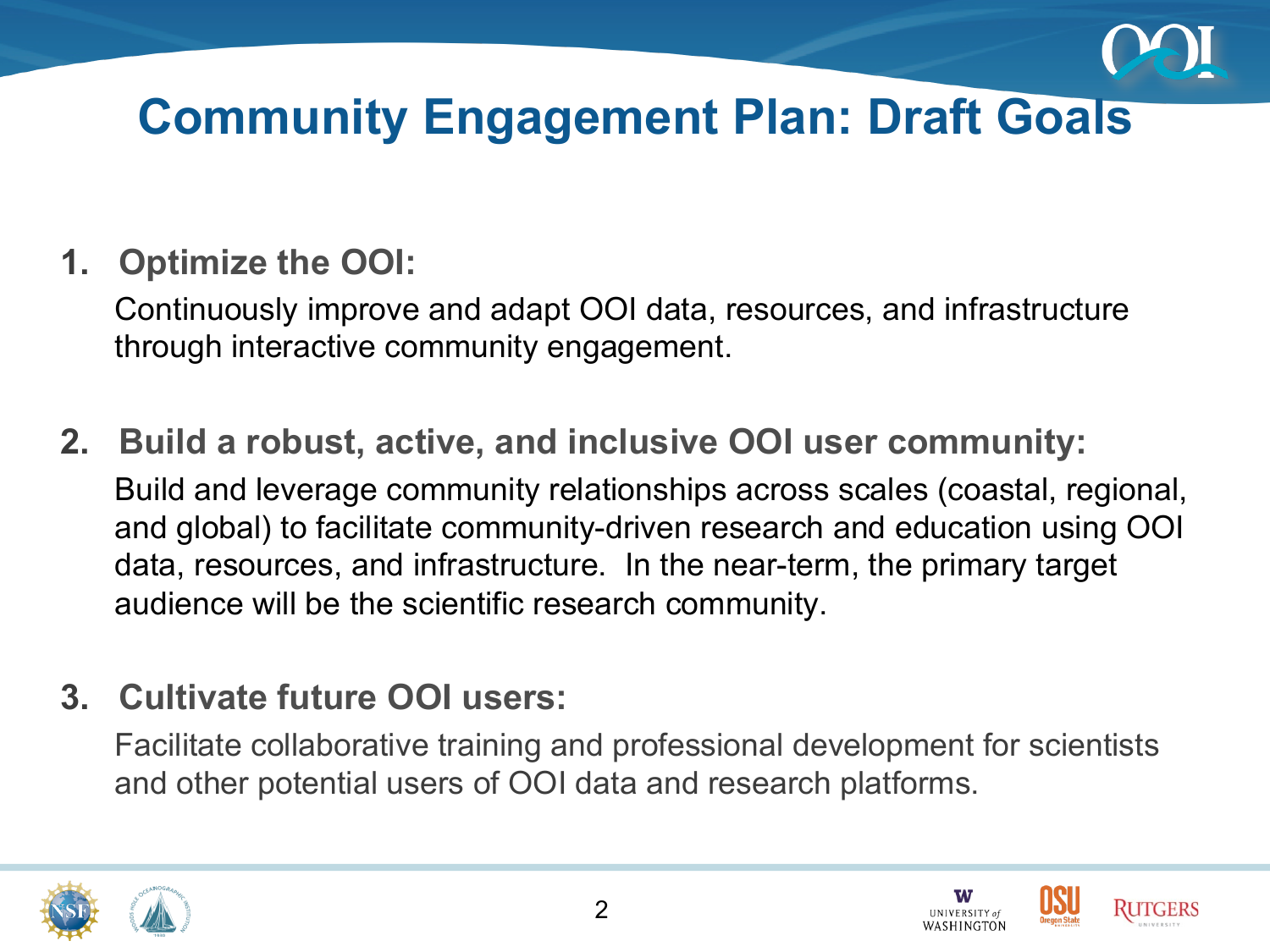

**RUTGERS** 

### **Sample Goal 2 Objective: Increase non-IO Participation**

| <b>Activity</b>                                                                    | <b>Expected Outcome</b>                                                                                      | <b>Metrics</b>                                                                                                           |
|------------------------------------------------------------------------------------|--------------------------------------------------------------------------------------------------------------|--------------------------------------------------------------------------------------------------------------------------|
| Session organization &<br>presentation solicitation at<br><b>National Meetings</b> | New contacts & ideas<br>$\bullet$<br>Community feedback on<br>$\bullet$<br>OOI data & systems                | <b>Presentations contributed</b><br>$\bullet$<br>Formal feedback<br>$\bullet$<br><b>Citation statistics</b><br>$\bullet$ |
| <b>Town Halls and Booths at</b><br><b>National Meetings</b>                        | New contacts & ideas<br>$\bullet$<br>Community feedback on<br>$\bullet$<br>OOI data & systems                | <b>Participation statistics</b><br>$\bullet$<br>Follow-up statistics<br>$\bullet$                                        |
| One-day early career<br>workshops before or after<br><b>National Meetings</b>      | Contact with &<br>$\bullet$<br>engagement of early-<br>career scientists                                     | Statistics of participation<br>$\bullet$<br>Formal post-workshop<br>$\bullet$<br>assessments                             |
| Engagement with major<br>research programs (OSNAP,<br>EXPORTS,                     | Optimize data delivery<br>$\bullet$<br>Identify opportunities for<br>$\bullet$<br>infrastructure enhancement | <b>Statistics of contacts</b><br>$\bullet$<br>Formal agreements<br>$\bullet$<br><b>Citation statistics</b><br>$\bullet$  |
| Webinars & individual staff<br>consultations with prospective<br>users             | Enhance use of OOI data<br>$\bullet$<br>& infrastructure<br>Addition of new sensors<br>$\bullet$             | Formal agreements<br>$\bullet$<br><b>Citation statistics</b><br>$\bullet$                                                |
| OOI team visits to COL &<br>UNOLS institutions, gov't labs                         | New contacts & ideas<br>$\bullet$<br>Community feedback<br>$\bullet$                                         | <b>Statistics of visits</b><br>$\bullet$<br>Statistics of new users<br>$\bullet$                                         |



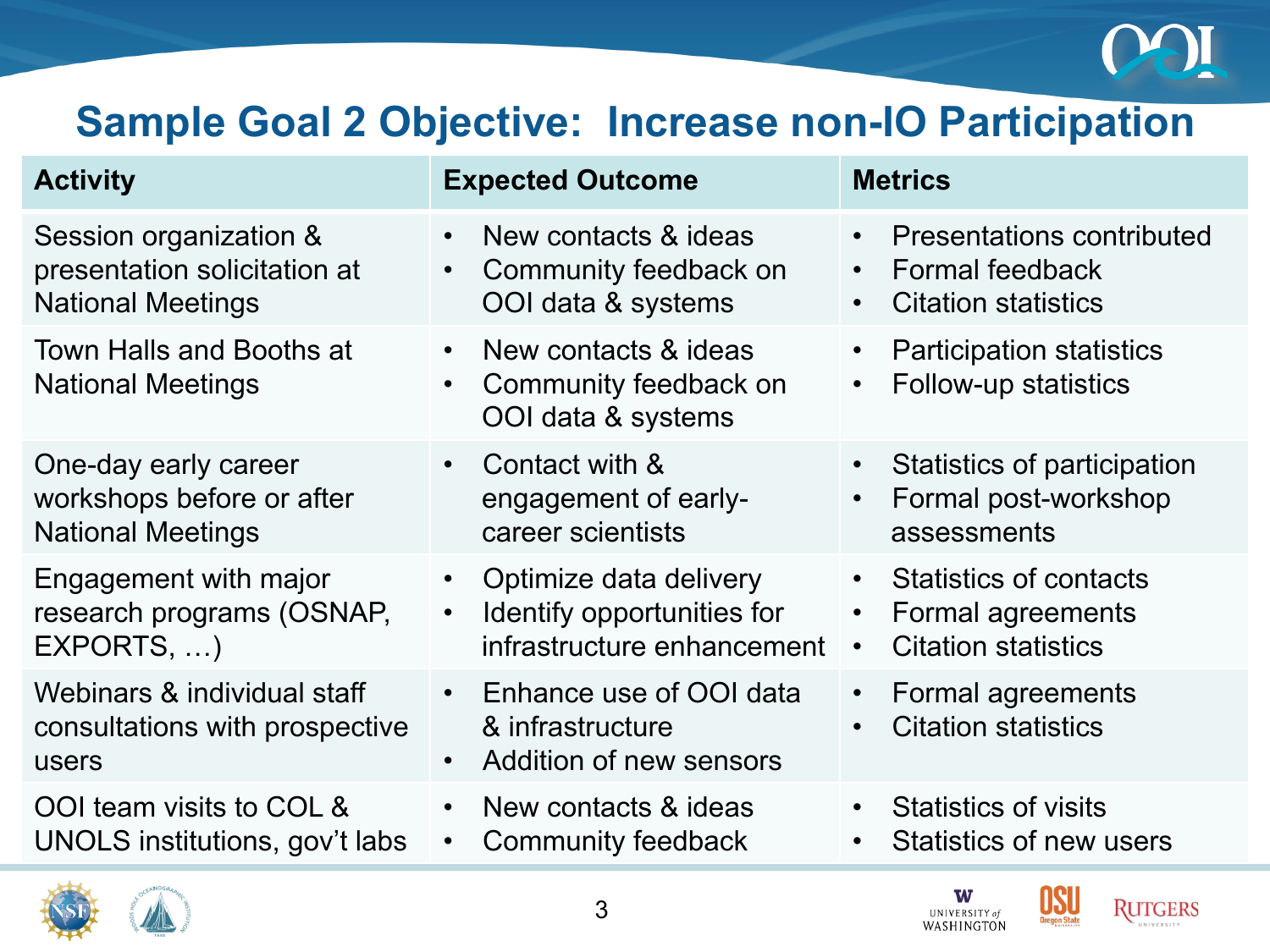

### **PY I Activities: OOI-wide**

### • **Website refreshment**

- Triage to retain, update, or remove existing content
- Each IO generates & uploads new content for review
- PI/PS team responsible for featured content on regular intervals
- Data Delivery Manager responsible for ensuring data flow

### • **OceanObs19 article**

- Abstract submitted, full article invited, partial draft exists, due 31 Oct 2018
- Venue: Frontiers in Oceanography
- Refereed citable article that synthesizes & updates science questions, describes arrays, highlights results, and identifies opportunities

### • **Data use and statistics**

- Analysis of existing information gathered by CI
- Development of new statistics
- **Data citation & DOI**
- **OOIFB engagement**





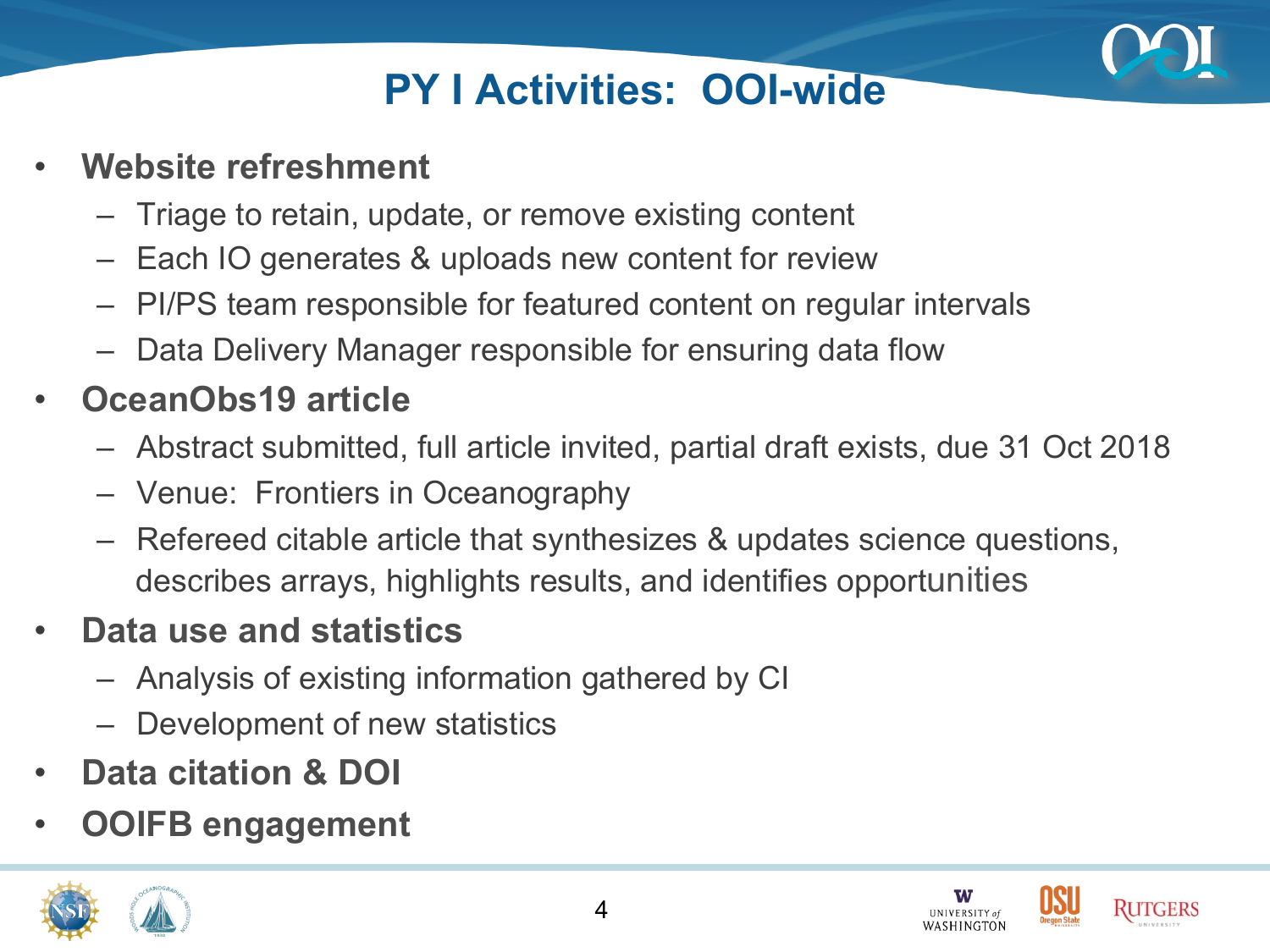

## **PY I Activities: WHOI**

- **National meetings:** 
	- 2018 AGU Fall Meeting, Washington, DC. Presentation and participation in OOIFB Town Hall.
	- ASLO 2019, Puerto Rico, Coastal Ecosystems Session.
- **Regional Outreach:** 
	- 2018 Mid-Atlantic Bight Physical Oceanography and Meteorology Conference, WHOI, Oct 2018. Pioneer Array Presentation.
	- Fishing community: Visit and presentation at Commercial Fisheries Research Foundation, Point Judith, RI.
- **Early Career:** Graduate student and postdoc participation on cruises.
- **Public/Museum:** Proposal to turn Pioneer Array data into "soundscapes" to make ocean data accessible to the visually impaired.





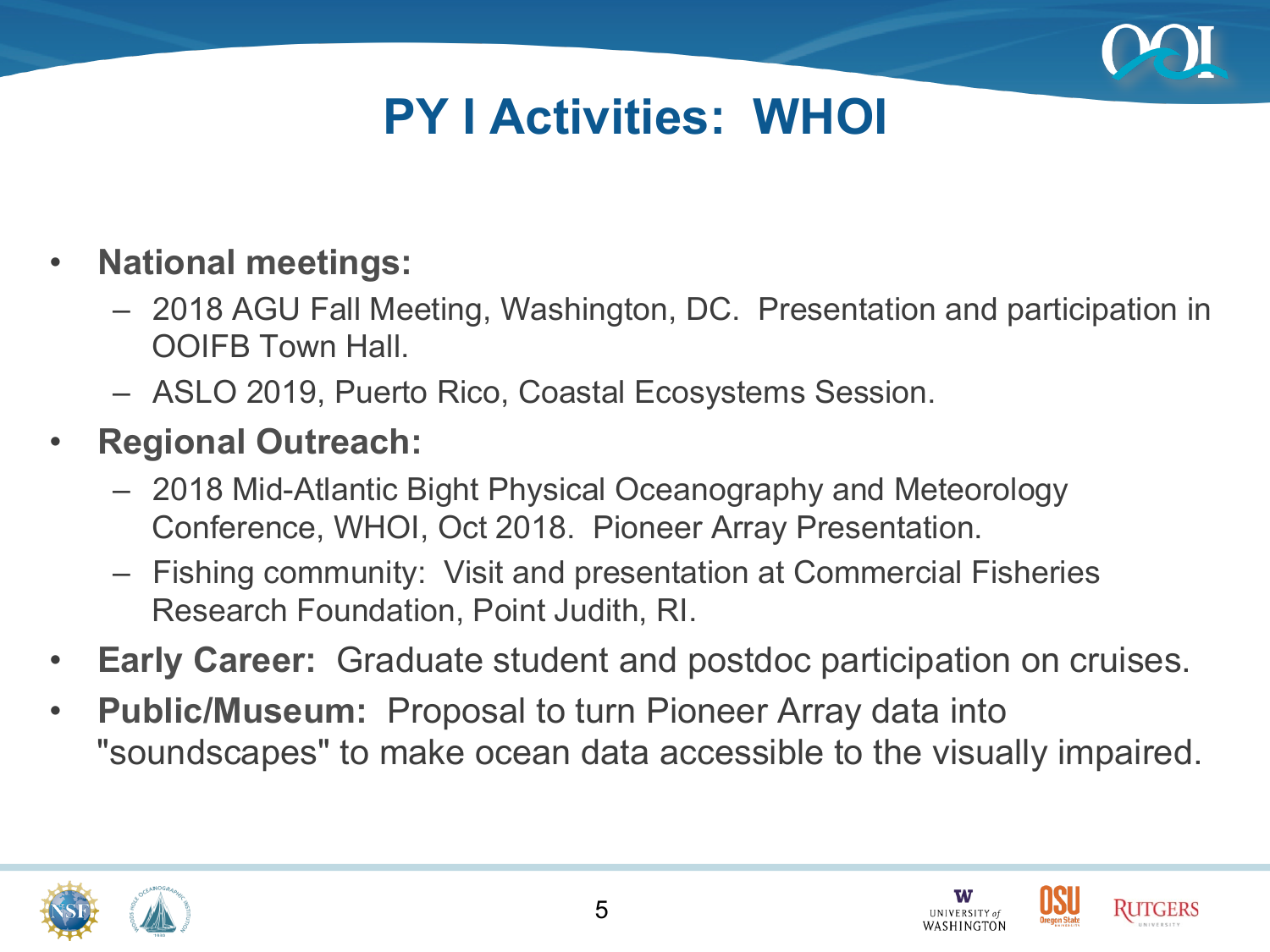

### **PY I Activities: UW**

- Oregon Fishermen's Cable Committee and Fisheries Management
- Ocean Obs19
- Meeting with OOI WA Tribal Communities
- IEEE Oceanic Engineering Society Meeting Seattle Oct 2019
- IEEE OES Autonomous Underwater Vehicle Symposium Spain 2018
- Seismological Society of America Meeting April 2019
- VISIONS19 (~ 25 undergraduate, graduate, early career)
- Ocean411 Seagoing Research and Discovery (~ 20 undergraduate students use OOI data & cruise imagery to produce documentaries, video, senior theses)
- Queens College, NY (undergraduate sea-going experiences and mentoring using CA OOI data)
- West Sound STEM Senior Leadership (several thousand K12 students)
- Several talks/year to K12 schools